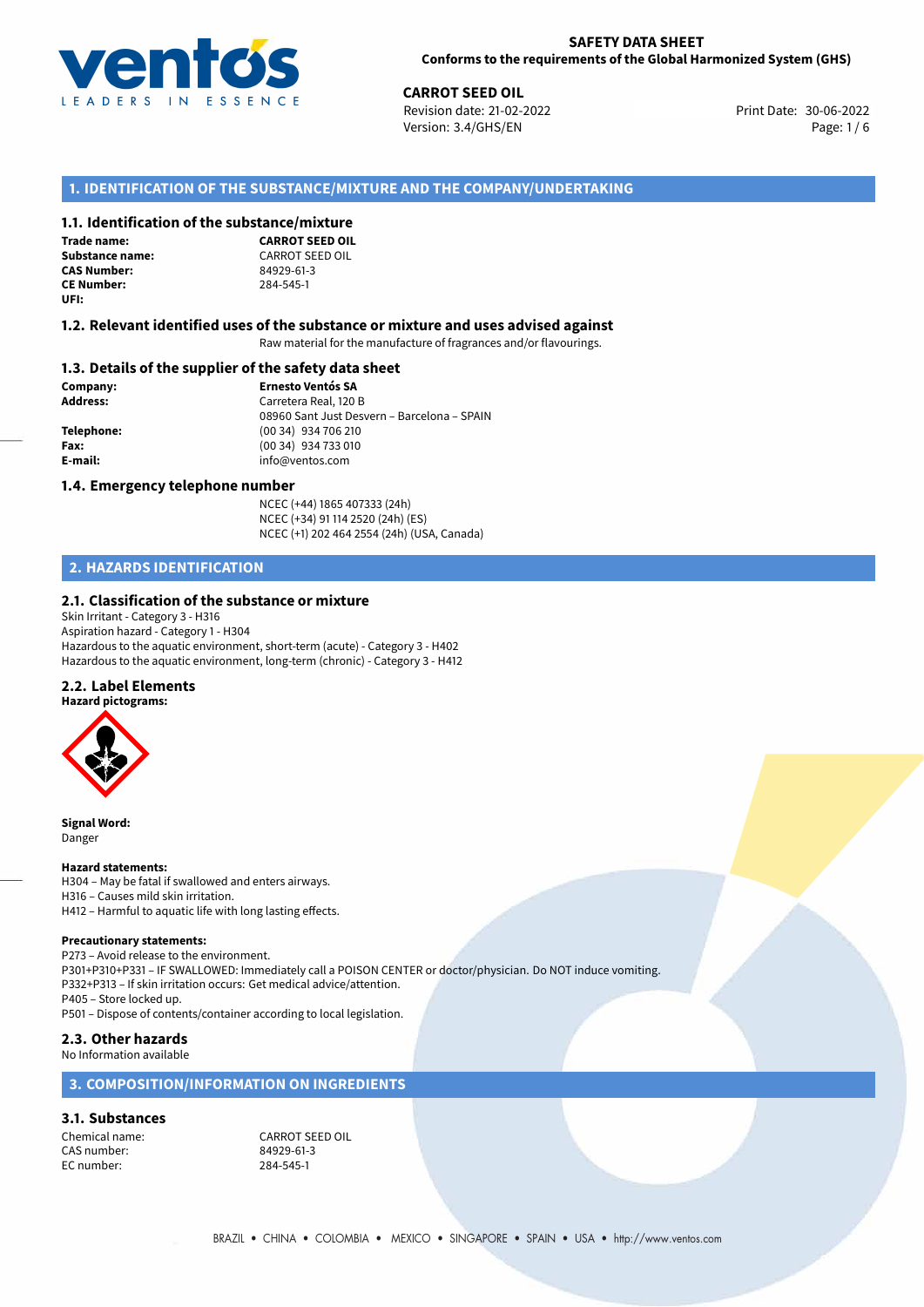

30-06-2022 **CARROT SEED OIL** Revision date: 21-02-2022 Print Date: Version: 3.4/GHS/EN Page: 2 / 6

#### **Hazardous constituents:**

| <b>Chemical Name</b> | % (w/w)        | <b>CAS No</b><br><b>EC No</b> | <b>Classification according to GHS</b>                                                                                                                                                                                                                                                                                                                                                       |
|----------------------|----------------|-------------------------------|----------------------------------------------------------------------------------------------------------------------------------------------------------------------------------------------------------------------------------------------------------------------------------------------------------------------------------------------------------------------------------------------|
| ALPHA-PINENE         | $>0.1$ ; $<$ 1 | 80-56-8<br>201-291-9          | Flammable Liquids - Category 3 - H226<br>Acute Toxicity - Category 4 (oral) - H302<br>Skin Irritant - Category 2 - H315<br>Skin sensitizer - Category 1B - H317<br>Aspiration hazard - Category 1 - H304<br>Hazardous to the aquatic environment, short-term (acute) - Category 1 - H400<br>Hazardous to the aquatic environment, long-term (chronic) - Category 1 - H410                    |
| LINALOOL             | $>0.1$ ; $<$ 1 | 78-70-6<br>201-134-4          | Flammable Liquids - Category 4 - H227<br>Acute Toxicity - Category 5 (oral) - H303<br>Skin Irritant - Category 2 - H315<br>Eye Irritant - Category 2A - H319<br>Skin sensitizer - Category 1B - H317<br>Hazardous to the aquatic environment, short-term (acute) - Category 3 - H402                                                                                                         |
| <b>LIMONENE</b>      | $>0.1$ ; $<$ 1 | 138-86-3<br>205-341-0         | Flammable Liquids - Category 3 - H226<br>Skin Irritant - Category 2 - H315<br>Skin sensitizer - Category 1B - H317<br>Aspiration hazard - Category 1 - H304<br>Hazardous to the aquatic environment, short-term (acute) - Category 1 - H400<br>Hazardous to the aquatic environment, long-term (chronic) - Category 3 - H412                                                                 |
| BETA-CARYOPHYLLENE   | $\geq$ 0.1; <1 | $87 - 44 - 5$<br>201-746-1    | Skin sensitizer - Category 1B - H317<br>Aspiration hazard - Category 1 - H304                                                                                                                                                                                                                                                                                                                |
| PARA-CYMENE          | $>0.1$ ; <1    | 99-87-6<br>202-796-7          | Flammable Liquids - Category 3 - H226<br>Acute Toxicity - Category 3 (inhalation) - H331<br>Acute Toxicity - Category 5 (oral) - H303<br>Toxic to reproduction - Category 2 - H361<br>Aspiration hazard - Category 1 - H304<br>Hazardous to the aquatic environment, short-term (acute) - Category 2 - H401<br>Hazardous to the aquatic environment, long-term (chronic) - Category 2 - H411 |
| <b>BETA-PINENE</b>   | $>0.1$ ; <1    | 127-91-3<br>204-872-5         | Flammable Liquids - Category 3 - H226<br>Skin Irritant - Category 2 - H315<br>Skin sensitizer - Category 1B - H317<br>Aspiration hazard - Category 1 - H304<br>Hazardous to the aquatic environment, short-term (acute) - Category 1 - H400<br>Hazardous to the aquatic environment, long-term (chronic) - Category 1 - H410                                                                 |

[See the full text of the hazard statements in section 16.](#page-4-0)

#### **3.2. Mixtures**

Not applicable.

# **4. FIRST-AID MEASURES**

# **4.1. Description of necessary first aid measures**

| Ingestion:    | Rinse mouth with water.                                                                                               |
|---------------|-----------------------------------------------------------------------------------------------------------------------|
|               | Obtain medical advice.                                                                                                |
|               | Keep at rest. Do not induce vomiting.                                                                                 |
| Eye contact:  | In case of contact with eyes, rinse immediately with plenty of water for at least 15 minutes and seek medical advice. |
| Inhalation:   | Remove person to fresh air and keep at rest.                                                                          |
|               | Seek immediate medical advice.                                                                                        |
| Skin contact: | Take off immediately all contaminated clothing.                                                                       |
|               | Thoroughly wash affected skin with soap and water.                                                                    |
|               | Seek medical attention if symptoms persist.                                                                           |

**4.2. Most important symptoms and effects, both acute and delayed**

No information available.

# **4.3. Indication of any immediate medical attention and special treatment needed**

No information available.

# **5. FIRE-FIGHTING MEASURES**

# **5.1. Extinguishing Media**

Water spray, carbon dioxide, dry chemical powder or appropriate foam. For safety reasons do not use full water jet.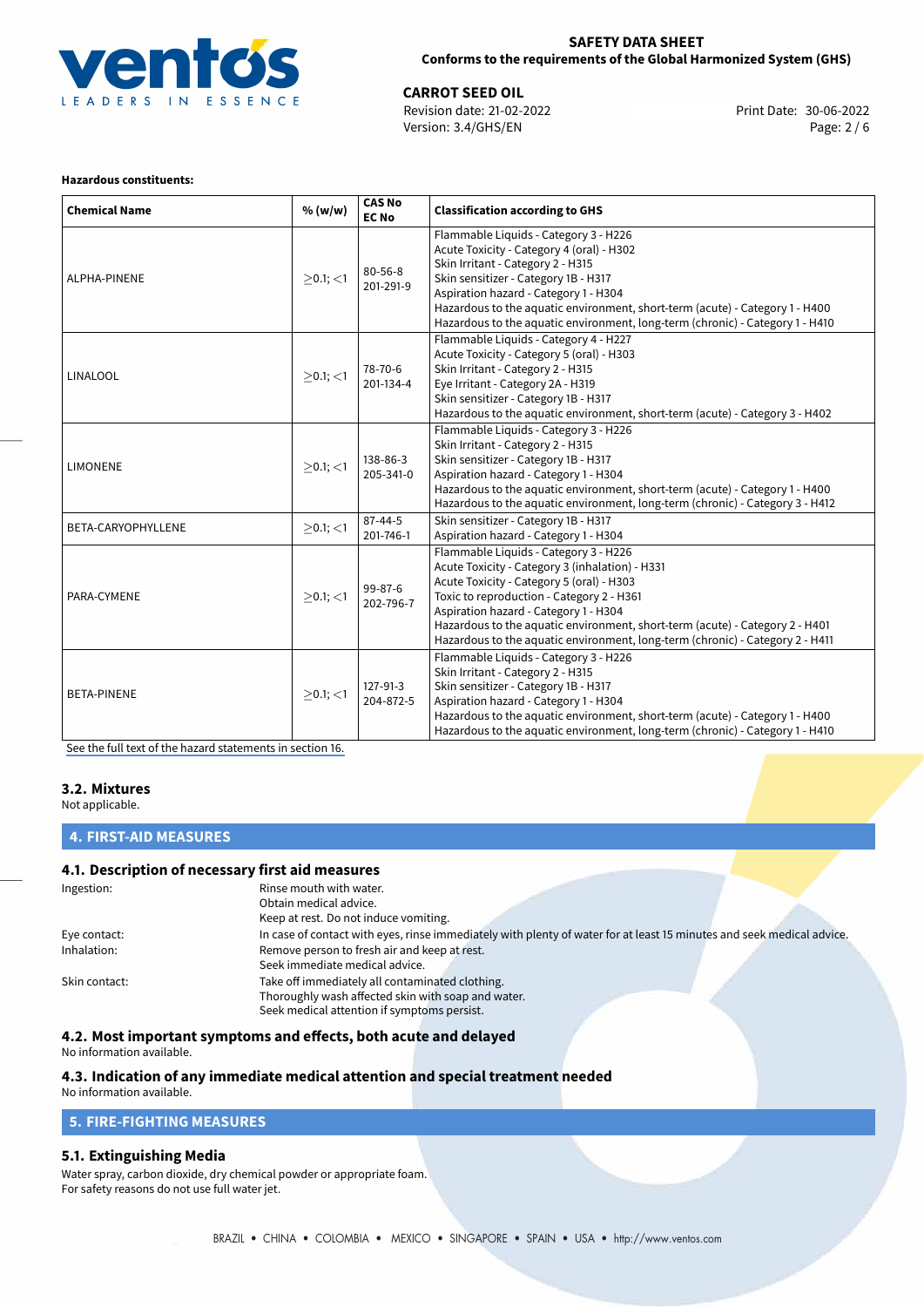

**CARROT SEED OIL**<br>30-06-2022 **CARGING SEED AT SEE SET PROPERTY**<br>30-06-2022 Print Date: 30-06-2022 Revision date: 21-02-2022 Version: 3.4/GHS/EN Page: 3 / 6

# **5.2. Special hazards arising from the substance or mixture**

Known or Anticipated Hazardous Products of Combustion: Emits toxic fumes under fire conditions.

## **5.3. Advice for firefighters**

High temperatures can lead to high pressures inside closed containers. Avoid inhalation of vapors that are created. Use appropriate respiratory protection. Do not allow spillage of fire to be poured into drains or watercourses. Wear self-contained breathing apparatus and protective clothing.

# **6. ACCIDENTAL RELEASE MEASURES**

## **6.1. Personal precautions, protective equipment and emergency procedures**

Evacuate surronding areas. Ensure adequate ventilation. Keep unnecessary and unprotected personnel from entering. Do not breathe vapor/spray. Avoid contact with skin and eyes. Information regarding personal protective measures: see section 8.

## **6.2. Environmental precautions**

To avoid possible contamination of the environment, do not discharge into any drains, surface waters or groundwaters.

#### **6.3. Methods and materials for containment and cleaning up**

Cover with an inert, inorganic, non-combustible absorbent material (e.g. dry-lime, sand, soda ash). Place in covered containers using non-sparking tools and transport outdoors. Avoid open flames or sources of ignition (e.g. pilot lights on gas hot water heater). Ventilate area and wash spill site after material pickup is complete.

#### **6.4. Reference to other sections**

Information regarding exposure controls, personal protection and disposal considerations can be found in sections 8 and 13.

# **7. HANDLING AND STORAGE**

## **7.1. Precautions for safe handling**

Do not store or handle this material near food or drinking water. Do not smoke. Avoid contact with the eyes, skin and clothing. Wear protective clothing and use glasses. Observe the rules of safety and hygiene at work. Keep in the original container or an alternative made from a compatible material.

## **7.2. Conditions for safe storage, including any incompatibilities**

Store in tightly closed and preferably full containers in a cool, dry and ventilated area, protected from light. Keep away from sources of ignition (e.g. hot surfaces, sparks, flame and static discharges). Keep away from incompatible materials (see section 10).

# **7.3. Specific end use(s)**

No information available.

# **8. EXPOSURE CONTROLS AND PERSONAL PROTECTION**

## **8.1. Control parameters**

Components with occupational exposure limits:

| <b>Chemical Name</b> | <b>CAS No</b> | Norm.         | 8 hr.         |     |                   | 15 min. |     |      |
|----------------------|---------------|---------------|---------------|-----|-------------------|---------|-----|------|
|                      |               |               |               | ppm | mg/m <sup>3</sup> |         | ppm | mg/m |
| <b>LINALOOL</b>      | 78-70-6       | ' ES (España) | <b>VLA-ED</b> |     |                   | VLA-EC  |     |      |

## **8.2. Exposure controls**

Measures should be taken to prevent materials from being splashed into the body.

Provide adequate ventilation, according to the conditions of use. Use a mechanical exhaust if required.

### **8.3. Individual protection measures, such as personal protective equipment**

| Eye/Face protection:             | Chemical safety goggles are recommended. Wash contaminated goggles before reuse.  |  |                                                                                                                       |  |  |
|----------------------------------|-----------------------------------------------------------------------------------|--|-----------------------------------------------------------------------------------------------------------------------|--|--|
| Hand Protection:                 | Chemical-resistant gloves are recommended. Wash contaminated gloves before reuse. |  |                                                                                                                       |  |  |
| Body protection:                 |                                                                                   |  | Personal protective equipment for the body should be selected based on the task being performed and the risks         |  |  |
|                                  | involved.                                                                         |  |                                                                                                                       |  |  |
| Respiratory Protection:          | In case of insufficient ventilation, use suitable respiratory equipment.          |  |                                                                                                                       |  |  |
| Environmental exposure controls: |                                                                                   |  | Emissions from ventilation or process equipment should be checked to ensure they comply with environmental            |  |  |
|                                  | protection legislation.                                                           |  |                                                                                                                       |  |  |
|                                  |                                                                                   |  | In some cases, filters or engineering modifications to the process equipment will be necessary to reduce emissions to |  |  |
|                                  | acceptable levels.                                                                |  |                                                                                                                       |  |  |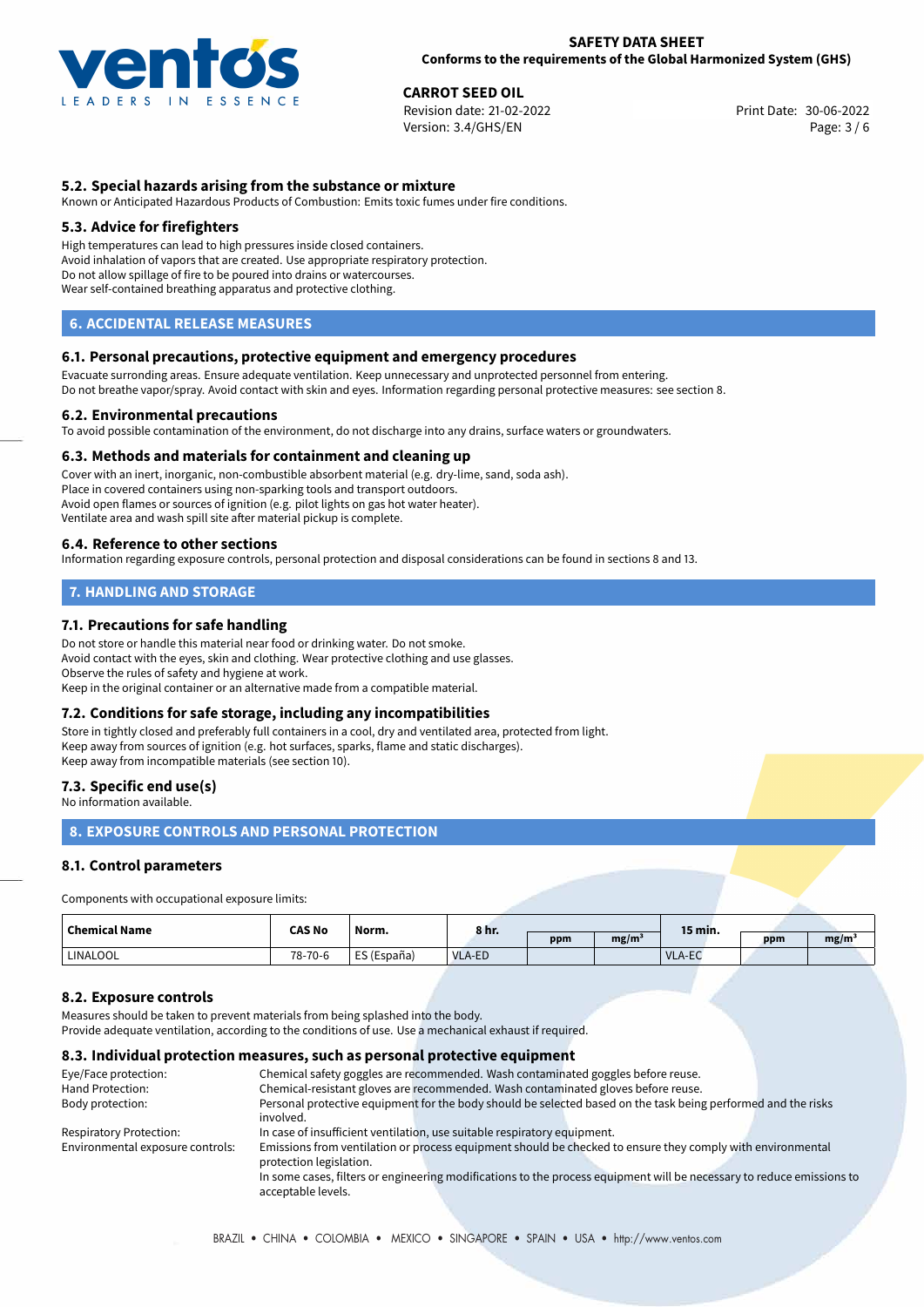

**CARROT SEED OIL**<br>
Revision date: 21-02-2022<br> **CARROT SEED OIL**<br> **CARROT SEED OIL**<br> **CARROT SEED OIL** Revision date: 21-02-2022 Version: 3.4/GHS/EN Page: 4 / 6

# **9. PHYSICAL AND CHEMICAL PROPERTIES**

#### **9.1. Information on basic physical and chemical properties**

Appearance: Liquid Colour: Conforms to standard Odour: Conforms to standard Odour theshold: Not determined pH: Not determined Melting point/freezing point: Not determined Boling point/boiling range (°C): Not determined Flash point: 94 °C Evaporation rate: Not determined Flammability: Not determined Lower flammability/Explosive limit: Not determined Upper flammability/Explosive limit: Not determined Vapour pressure: Vapour pressure: Not determined Vapour Density: Not determined Density: 0,945−0,96 g/mL (20<sup>o</sup>C)<br>Relative density: 0,945−0,96 (20<sup>o</sup>C) Relative density: 0,945−0,96 (20°C)<br>Water solubility: 0,945−0,96 (20°C) Solubility in other solvents: SOLUBLE IN ETHANOL Partition coefficient n-octanol/water: Not determined Auto-ignition temperature: Not determined Decomposition temperature: Not determined Viscosity, dynamic: Not determined Viscosity, kinematic: Not determined Explosive properties: Not determined Oxidising properties: NONE EXPECTED

**INSOLUBLE IN WATER** 

# **10. STABILITY AND REACTIVITY**

#### **10.1. Reactivity**

No hazardous reactions if stored and handled as prescribed/indicated.

#### **10.2. Chemical stability**

The product is stable if stored and handled as prescribed/indicated.

#### **10.3. Possibility of hazardous reactions**

No hazardous reactions if stored and handled as prescribed/indicated.

#### **10.4. Conditions to Avoid**

Conditions to Avoid: Excessive heat, flame or other ignition sources.

#### **10.5. Incompatible materials**

Avoid contact with strong acids and bases and oxidizing agents.

#### **10.6. Hazardous decomposition products**

During combustion may form carbon monoxide and unidentified organic compounds.

# **11. TOXICOLOGICAL INFORMATION**

| <b>Acute toxicity</b>                    | Based on the data available, the criteria for classification are not met. |
|------------------------------------------|---------------------------------------------------------------------------|
| <b>Skin corrosion/irritation</b>         | Causes mild skin irritation.                                              |
| Serious eye damage/irritation            | Based on the data available, the criteria for classification are not met. |
| <b>Respiratory or skin sensitisation</b> | Based on the data available, the criteria for classification are not met. |
| <b>Germ cell mutagenicity</b>            | Based on the data available, the criteria for classification are not met. |
| Carcinogenicity                          | Based on the data available, the criteria for classification are not met. |
| <b>Reproductive toxicity</b>             | Based on the data available, the criteria for classification are not met. |
| <b>STOT-single exposure</b>              | Based on the data available, the criteria for classification are not met. |
| STOT-repeated exposure                   | Based on the data available, the criteria for classification are not met. |
| <b>Aspiration hazard</b>                 | May be fatal if swallowed and enters airways.                             |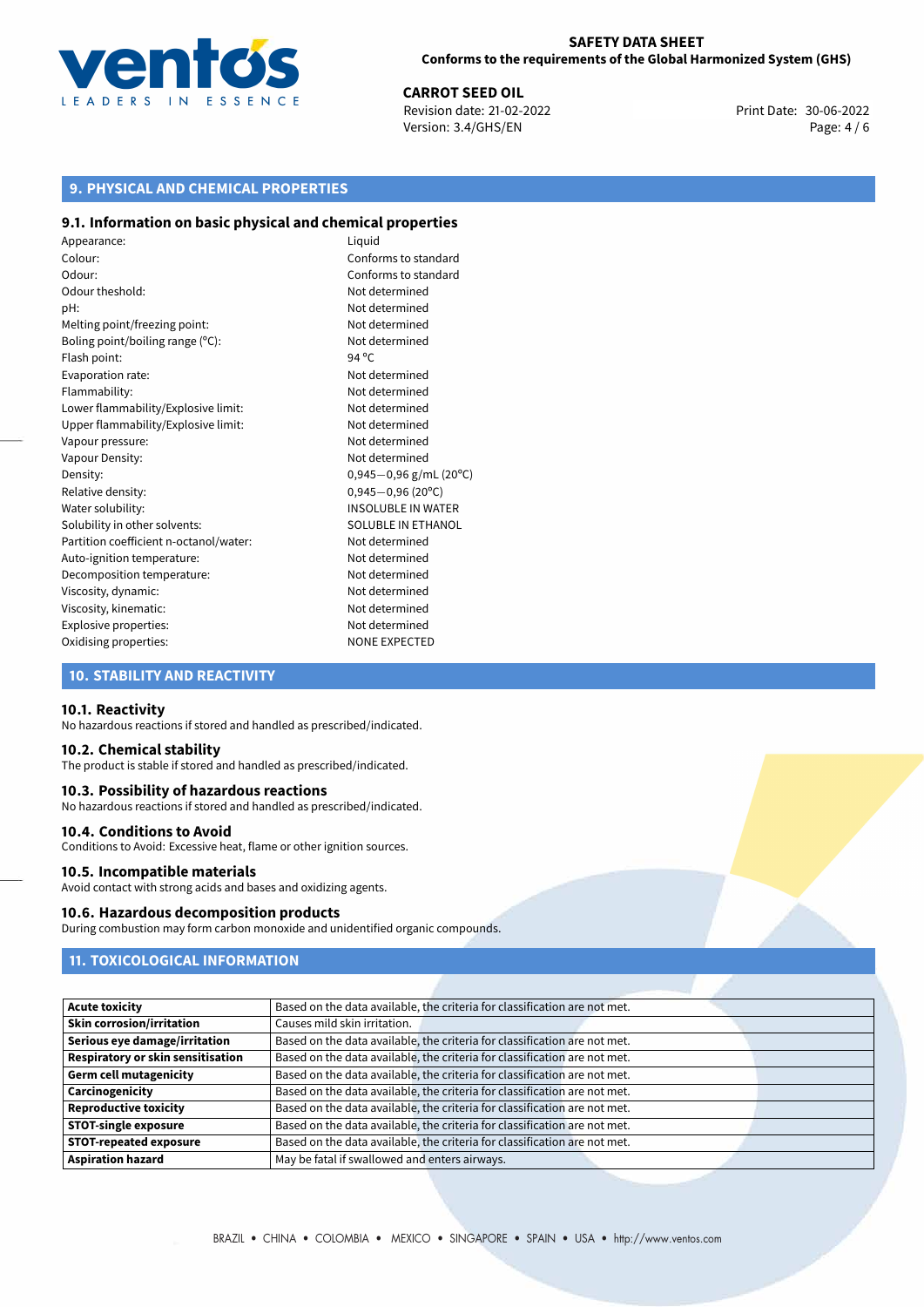

30-06-2022 **CARROT SEED OIL** Revision date: 21-02-2022 Print Date: Version: 3.4/GHS/EN Page: 5 / 6

# **12. ECOLOGICAL INFORMATION**

# **12.1. Toxicity**

**Assessment:** Harmful to aquatic life with long lasting effects. **Experimental/calculated data:** No information available.

#### **12.2. Degradability**

No information available.

#### **12.3. Bioaccumulative potential**

No information available.

#### **12.4. Soil mobility**

No information available.

# **12.5. Other adverse effects**

See also sections 6, 7, 13 and 15

Do not allow to get into waste water or waterways.

**13. DISPOSAL CONSIDERATIONS**

#### **13.1. Waste treatment methods**

Dispose of in accordance with national and local environmental regulations.

## **14. TRANSPORT INFORMATION**

|                                  | <b>ADR/RID/ADN</b>                | <b>IMDG</b>                       | <b>IATA-ICAO</b>                  |
|----------------------------------|-----------------------------------|-----------------------------------|-----------------------------------|
| 14.1. UN Number                  | Not classified as hazardous goods | Not classified as hazardous goods | Not classified as hazardous goods |
| 14.2. UN Proper Shipping Name    | Not applicable                    | Not applicable                    | Not applicable                    |
| 14.3. Transport Hazard Class(es) | Not applicable                    | Not applicable                    | Not applicable                    |
| 14.4. Packing Group              | Not applicable                    | Not applicable                    | Not applicable                    |
| 14.5. Environmental hazards      | No                                | No                                | No                                |
| Additional information           |                                   |                                   |                                   |

# **14.6 Special precautions for user**

None known

# **14.7. Transport in bulk according to Annex II of MARPOL 73/78 and the IBC Code**

No information available

# **15. REGULATORY INFORMATION**

#### **15.1. Safety, health and environmental regulations/legislation specific for the substance or mixture** No information available

## <span id="page-4-0"></span>**16. OTHER INFORMATION**

#### **Full text of the R-phrases, hazard statements and precautionary statements mentioned in section 3:**

- H226 Flammable liquid and vapour.
- H227 Combustible liquid.
- H302 Harmful if swallowed.
- H303 May be harmful if swallowed.
- H304 May be fatal if swallowed and enters airways.
- H315 Causes skin irritation.
- H317 May cause an allergic skin reaction.
- H319 Causes serious eye irritation.
- H331 Toxic if inhaled.
- H361 Suspected of damaging fertility or the unborn child.
- H400 Very toxic to aquatic life.
- H401 Toxic to aquatic life. H402 – Harmful to aquatic life.
- H410 Very toxic to aquatic life with long lasting effects.
- H411 Toxic to aquatic life with long lasting effects.
- H412 Harmful to aquatic life with long lasting effects.